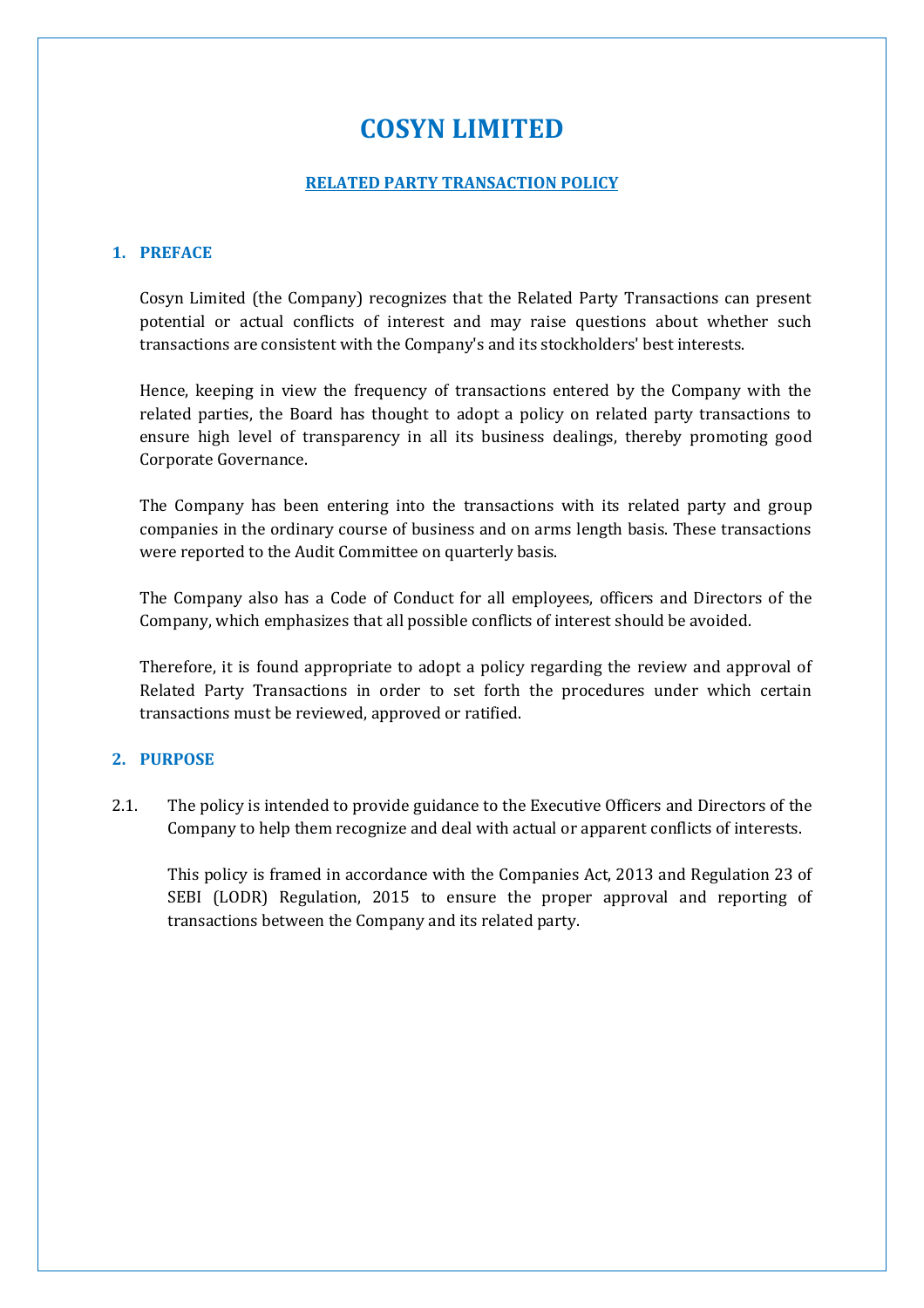# **3. DEFINITIONS**

**3.1 "Arm's length transaction"** means a transaction between two related parties that is conducted as if they were unrelated, so that there is no conflict of interest.

## **3.2** "**Related party**"

A 'related party' is a person or entity that is related to the Company. Parties are considered to be related if one party has the ability to control the other party or exercise significant influence over the other party, directly or indirectly, in making financial and/or operating decisions and includes the following:

- 1. A person or a close member of that person's family is related to a company if that person:
	- a. is a related party under Section 2(76) of the Companies Act, 2013; or

Section 2(76) defines related party as:

- (i) a director or his relative other than Independent Director.
- (ii) a key managerial personnel or his relative;
- (iii)a firm, in which a director, manager or his relative is a partner;
- (iv)a private company in which a director or manager is a member or director;
- (v) a public company in which a director or manager is a director or holds along with his relatives, more than two per cent. of its paid-up share capital;
- (vi)any body corporate whose Board of Directors, managing director or manager is accustomed to act in accordance with the advice, directions or instructions of a director or manager;
- (vii) any person on whose advice, directions or instructions a director or manager is accustomed to act:

Provided that nothing in sub-clauses (*vi*) and (*vii*) shall apply to the advice, directions or instructions given in a professional capacity;

- (viii) any company which is—
	- (*A*) a holding, subsidiary or an associate company of such company; or
	- (*B*) a subsidiary of a holding company to which it is also a subsidiary;
	- (ix) a director or key managerial personnel of the holding company or his relative with reference to a company, shall be deemed to be a related party;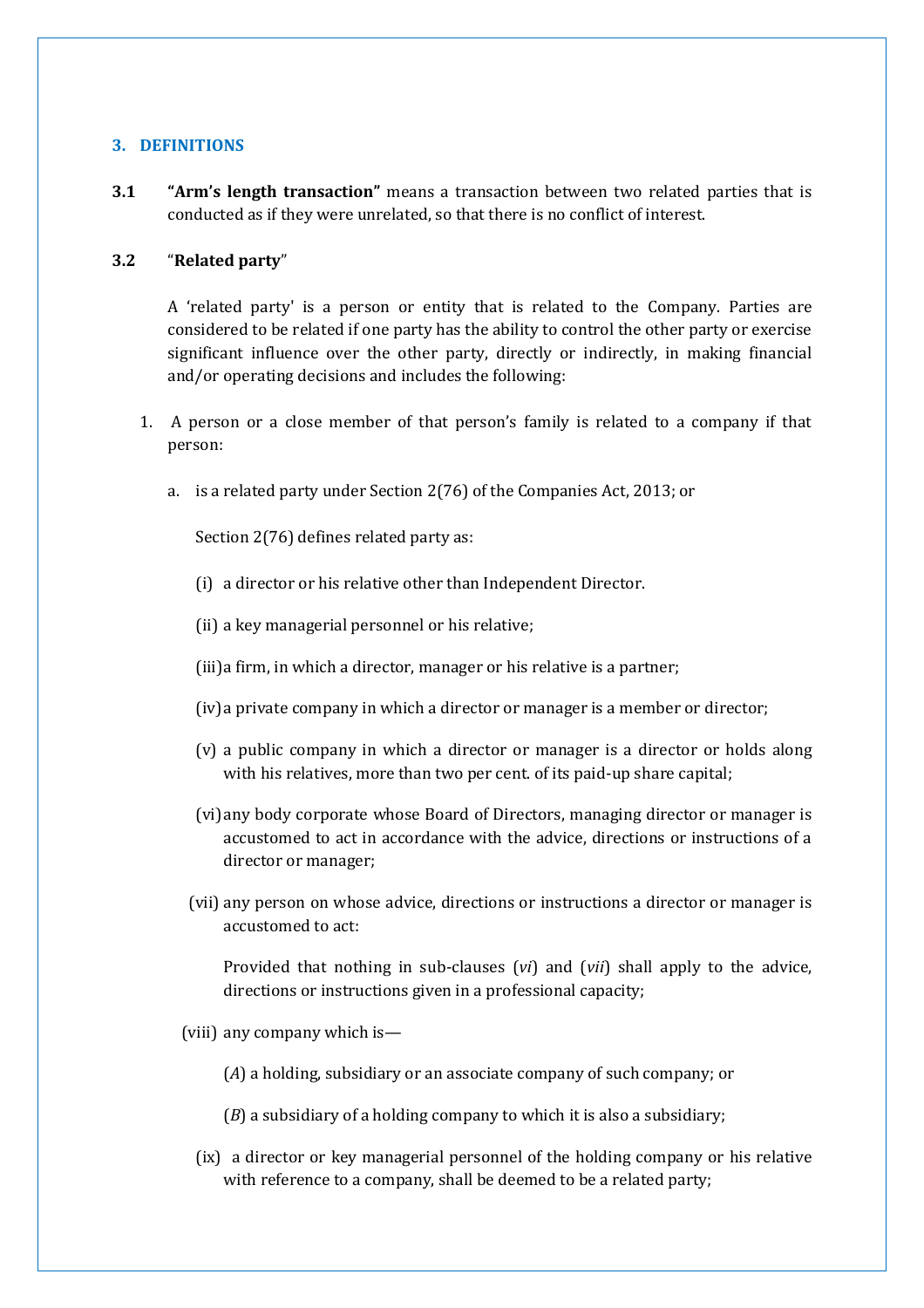- b. has control or joint control or significant influence over the Company; or
- c. is a Key Management Personnel of the Company or of a parent of the Company; or
- 2. An entity is related to a Company if any of the following conditions applies:
	- a. The entity is a related party under Section 2(76) of the Companies Act, 2013; or
	- b. The entity and the Company are members of the same group (which means that each parent, subsidiary and fellow subsidiary is related to the others); or
	- c. One entity is an associate or joint venture of the other entity (or an associate or joint venture of a member of a group of which the other entity is a member); or
	- d. Both entities are joint ventures of the same third party; or
	- e. One entity is a joint venture of a third entity and the other entity is an associate of the third entity; or
	- f. The entity is a post-employment benefit plan for the benefit of employees of either the company or an entity related to the company. If the company is itself such a plan, the sponsoring employers are also related to the company; or
	- g. The entity is controlled or jointly controlled by a person identified in (1).
	- h. A person identified in (1)(b) has significant influence over the entity (or of a parent of the entity);
- **3.3 "Related party transaction"** means contract or arrangement with a related party with respect to the following and includes transfer of resources, services or obligations between a Company and a related party, regardless of whether a price is charged:
	- *(a)* sale, purchase or supply of any goods or materials
	- *(b)* selling or otherwise disposing of, or buying, property of any kind;
	- *(c)* leasing of property of any kind;
	- *(d)* availing or rendering of any services;
	- *(e)* appointment of any agent for purchase or sale of goods, materials, services or property;
	- *(f)* such related party's appointment to any office or place of profit in the Company, its subsidiary company or associate company; and
	- *(g)* underwriting the subscription of any securities or derivatives thereof, of the Company.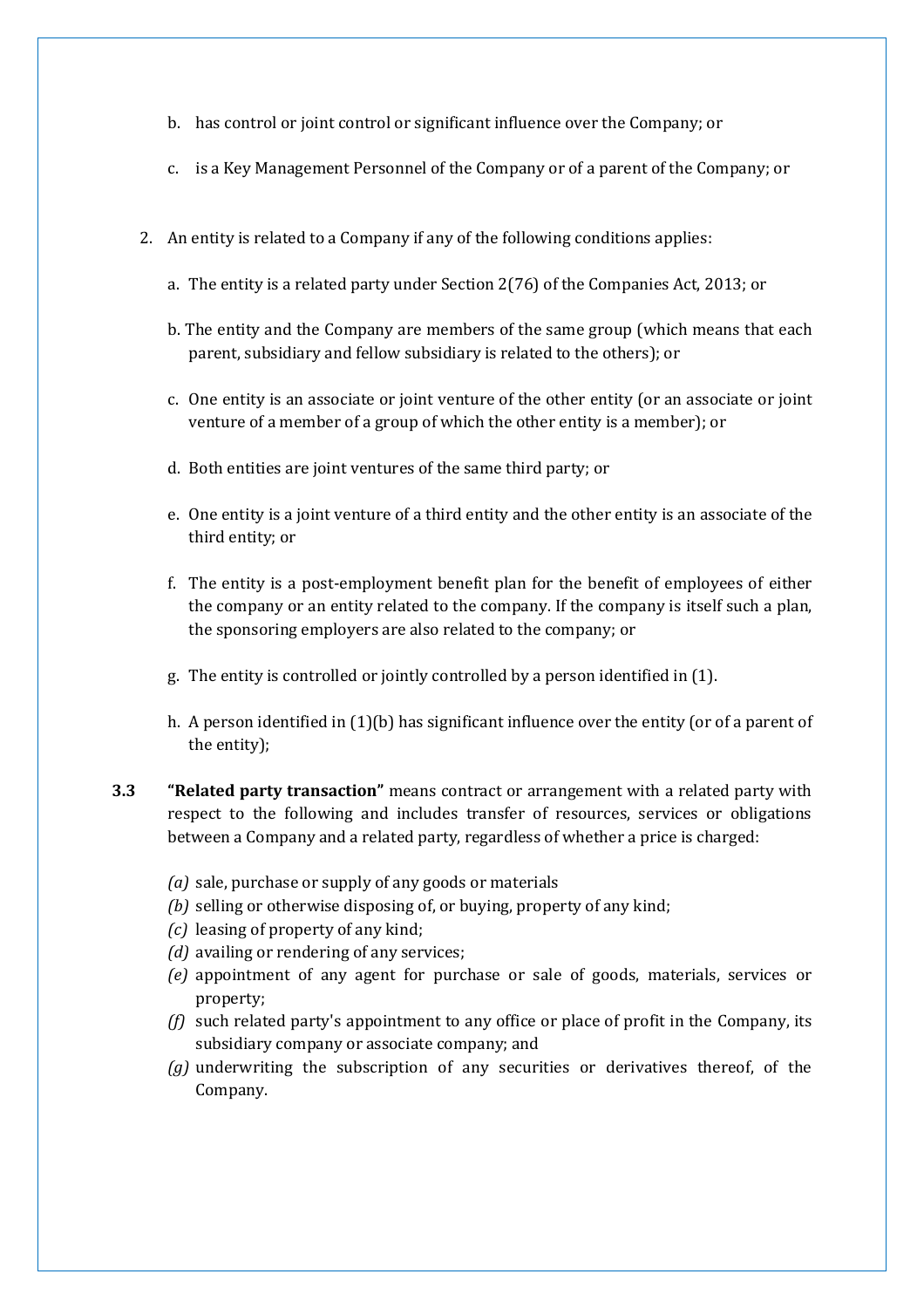- **3.4 "Material related party transaction" means** a transaction with a related party shall be considered material if the transaction / transactions to be entered into individually or taken together with previous transactions during a financial year, exceeds ten percent of the annual consolidated turnover of the company as per the last audited financial statements of the company, as per Regulation 23(1) of SEBI (LODR) Regulation, 2015.
- **3.5 "Key Managerial Personnel"** in relation to a company, means—
	- (*i*) the Chief Executive Officer or the Managing Director or the Manager;
	- (*ii*) the Company Secretary;
	- (*iii*) the Whole-time Director;
	- (*iv*) the Chief Financial Officer; and
	- (*v*) such other officer as may be prescribed;
- **3.6 "Relative"**, with reference to any person, means anyone who is related to another, if—
	- *(i)* they are members of a Hindu Undivided Family;
	- *(ii)* they are husband and wife; or
	- *(iii)* Father (including step-father)
	- *(iv)* Mother (including step-mother)
	- *(v)* Son (including step-son)
	- *(vi)* Son's wife
	- *(vii)* Daughter
	- *(viii)* Daughter's husband
	- *(ix)* Brother (including step-brother)
	- (ix) Sister (including step-sister)
- **3.7 "Turnover"** means the aggregate value of the realisation of amount made from the sale, supply or distribution of goods or on account of services rendered, or both, by the Company during a financial year;
- **3.8 "Net worth"** means the aggregate value of the paid-up share capital and all reserves created out of the profits and securities premium account, after deducting the aggregate value of the accumulated losses, deferred expenditure and miscellaneous expenditure not written off, as per the audited balance sheet, but does not include reserves created out of revaluation of assets, write-back of depreciation and amalgamation

*Explanation***:** *The Turnover or Net Worth referred above shall be computed on the basis of the Audited Financial Statement of the preceding Financial year.*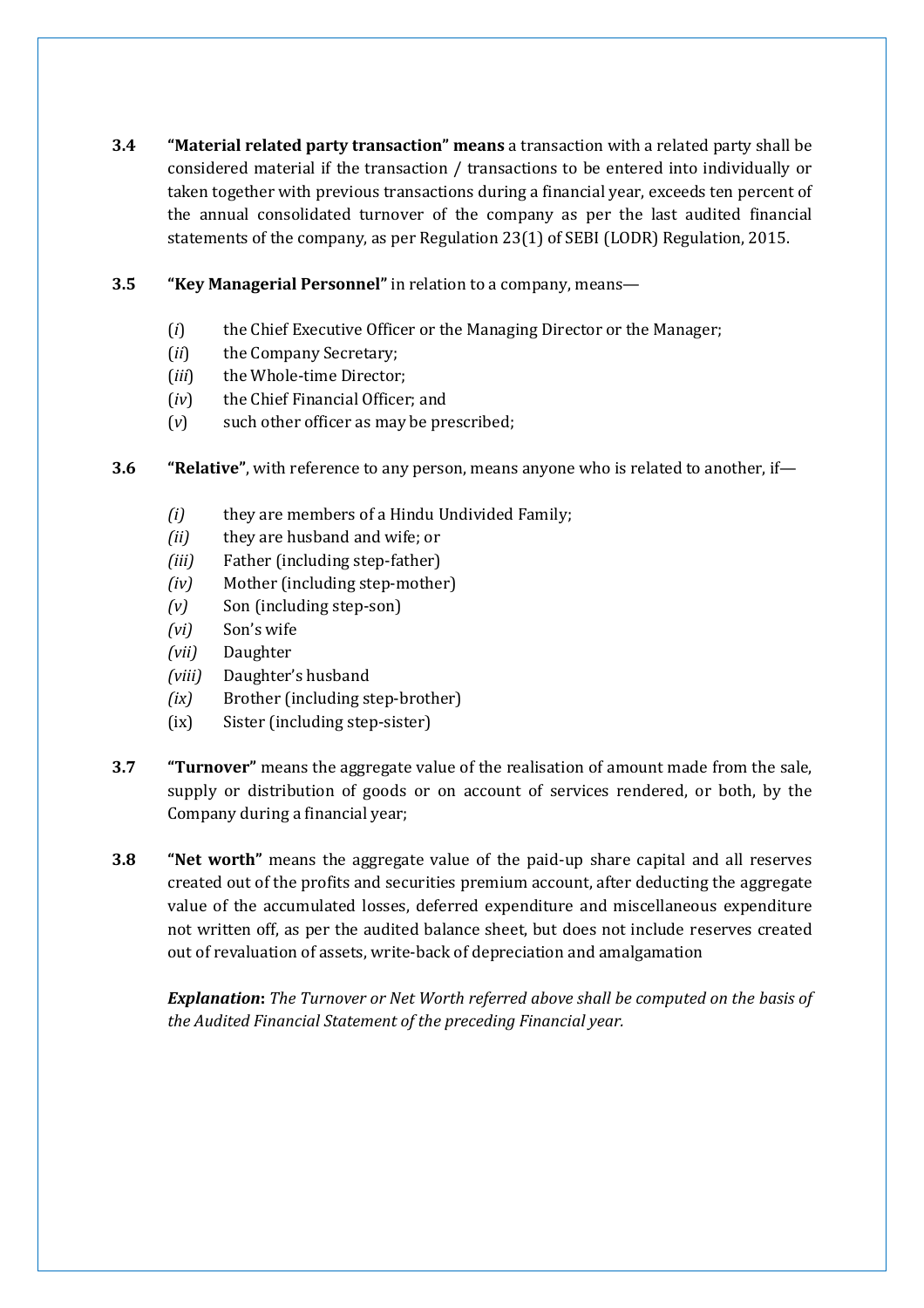## 4. REVIEW AND APPROVAL OF RELATED PARTY TRANSACTIONS

## **4.1 Audit Committee approval:**

All Related Party Transactions shall require prior approval of the Audit Committee.

#### **Omnibus approval by the Audit Committee**:

The Audit Committee may grant omnibus approval for Related Party Transactions proposed to be entered into by the company subject to the following conditions:

- a. The Audit Committee shall lay down the criteria for granting the omnibus approval in line with the policy on Related Party Transactions of the Company and such approval shall be applicable in respect of transactions which are repetitive in nature;
- b. The Audit Committee shall satisfy itself the need for such omnibus approval and that such approval is in the interest of the Company;
- c. Such omnibus approval shall specify (i) the name/s of the related party, nature of transaction, period of transaction, maximum amount of transaction that can be entered into, (ii) the indicative base price / current contracted price and the formula for variation in the price if any and (iii) such other conditions as the Audit Committee may deem fit;

Provided that where the need for Related Party Transaction cannot be foreseen and aforesaid details are not available, Audit Committee may grant omnibus approval for such transactions subject to their value not exceeding Rs.1 crore per transaction.

- d. Audit Committee shall review, at least on a quarterly basis, the details of RPTs entered into by the Company pursuant to each of the omnibus approval given;
- e. Such omnibus approvals shall be valid for a period not exceeding one year and shall require fresh approvals after the expiry of one year.

**Exception:** However, transactions entered into between a holding company and its wholly owned subsidiary whose accounts are consolidated with such holding company and placed before the shareholders at the general meeting for approval.

## **4.2 Board's approval:**

Except with the consent of the Board of Directors given by a resolution at a meeting of the Board and subject to such conditions as may be prescribed, no company shall enter into any contract or arrangement with a related party with respect to—

- a. sale, purchase or supply of any goods or materials;
- b. selling or otherwise disposing of, or buying property of any kind;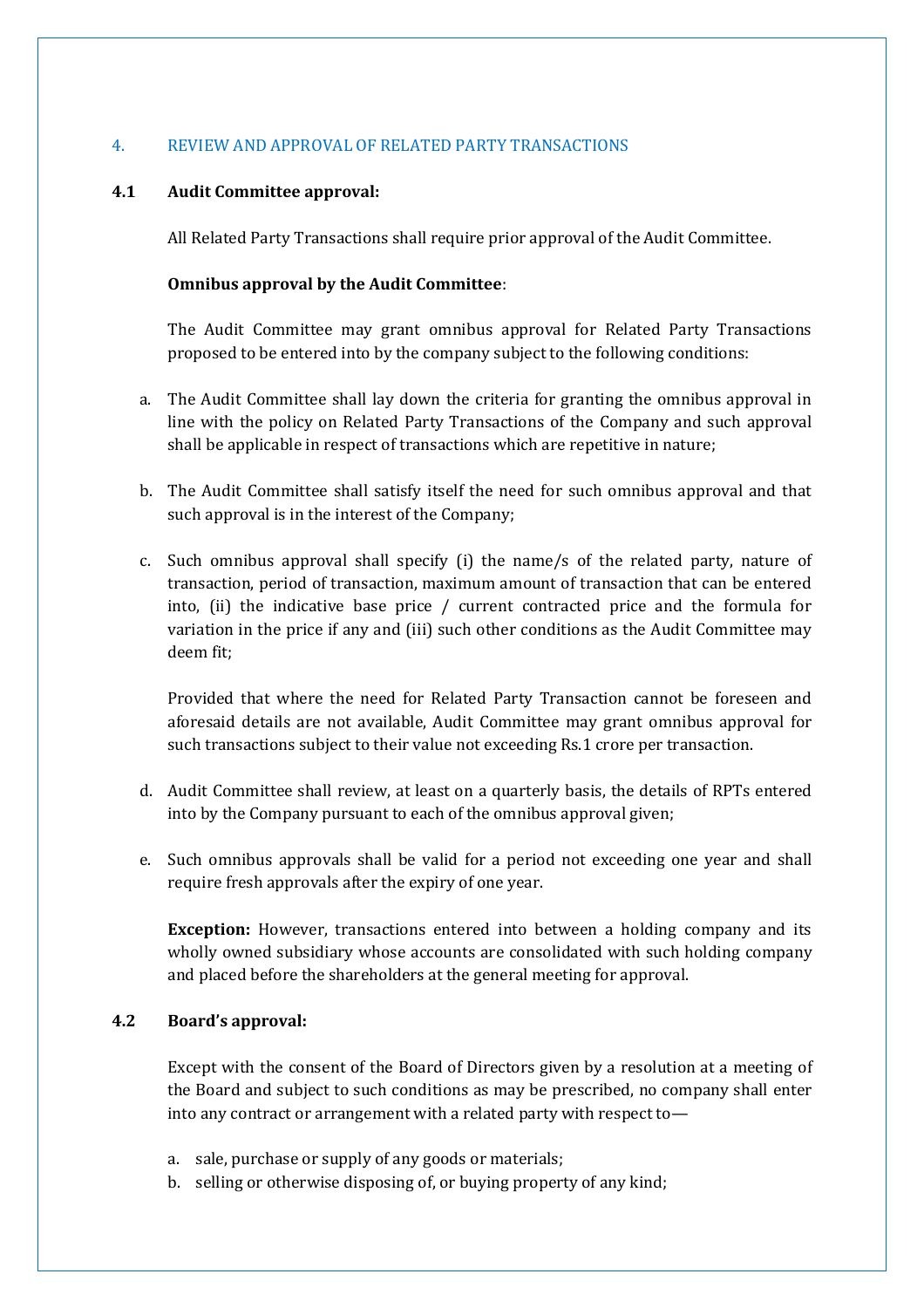- c. leasing of property of any kind;
- d. availing or rendering of any services;
- e. appointment of any agent for purchase or sale of goods, materials, services or property;
- f. such related party's appointment to any office or place of profit in the company, its subsidiary company or associate company; and
- g. underwriting the subscription of any securities or derivatives thereof, of the company

**Exception:** However, any of the aforesaid transactions shall not require prior approval of the Board of Directors provided the transaction is in the ordinary course of business and on an arm's length basis.

#### Disclosures required for obtaining Board approval

The agenda of the Board meeting at which the resolution is proposed to be moved shall disclose-

- a) the name of the related party and nature of relationship;
- b) the nature, duration of the contract and particulars of the contract or arrangement;
- c) the material terms of the contract or arrangement including the value, if any;
- d) any advance paid or received for the contract or arrangement, if any;
- e) the manner of determining the pricing and other commercial terms, both included as part of contract and not considered as part of the contract;
- f) whether all factors relevant to the contract have been considered, if not, the details of factors not considered with the rationale for not considering those factors; and
- g) any other information relevant or important for the Board to take a decision on the proposed transaction.

#### **4.3. Shareholders' approval:**

Except with the prior approval of the Company by a resolution:

- (i) a company shall not enter into a transaction or transactions, where the transaction or transactions to be entered into as contract or arrangement with respect to the following criteria, as mentioned below
	- a) sale, purchase or supply of any goods or materials directly or through appointment of agent, amounting to 10% or more of the turnover of the Company or Rs. 100 Crores whichever is lower.
	- b) selling or otherwise disposing of or buying property of any kind, directly or through appointment of agent amounting to 10% or more of net worth of the company or Rs. 100 crores whichever is lower;
	- c) leasing of property of any kind amounting to 10% or more of networth or amounting to 10% or more of the turnover of the Company or Rs. 100 crores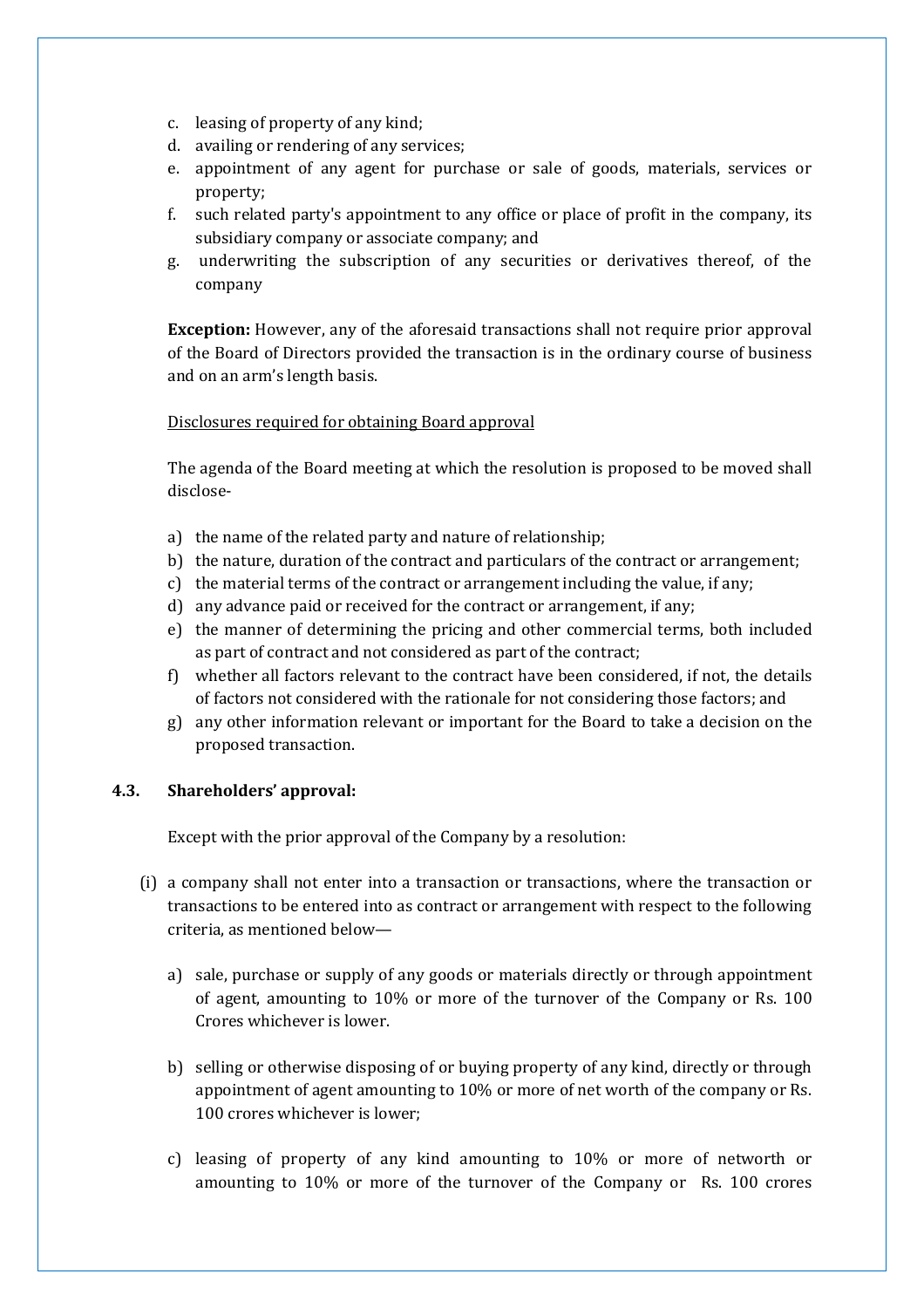whichever is lower;

d) availing or rendering of any services directly or through appointment of agent, exceeding 10% of the turnover of the company or Rs. 50 crore, whichever is lower;

**Explanation:** It is hereby clarified that the limits specified in clause (a) to (d) shall apply for transaction or transactions to be entered either individually or taken together with the previous transactions during a financial year.

- e) appointment to any office or place of profit in the Company, its subsidiary company or associate company at a monthly remuneration exceeding Rs. 2,50,000 (Rupees Two lakhs fifty thousand only);
- f) remuneration for underwriting the subscription of any securities or derivatives thereof of the Company exceeding 1% of the net worth

**Exception:** However, any of the aforesaid transactions shall not require prior approval of the shareholders provided the transaction is in the ordinary course of business and on an arm's length basis.

Disclosures required for obtaining shareholder's approval:

The explanatory statement to be annexed to the notice of a general meeting convened for the purpose of obtaining shareholders approval shall contain the following particulars namely:-

- a) name of the related party;
- b) name of the director or key managerial personnel who is related, if any;
- c) nature of relationship;
- d) nature, material terms, monetary value and particulars of the contract or arrangement;
- e) any other information relevant or important for the members to take a decision on the proposed resolution.

#### 5. RESTRICTIONS ON VOTING:

The members of the Company shall not vote on Ordinary resolution for approving contract or arrangement, if such member is a related party to it.

#### 6. RELATED PARTY TRANSACTIONS NOT APPROVED UNDER THIS POLICY

6.1 In the event the Company becomes aware of a Related Party Transaction that has not been approved by the Committee, the matter shall be reviewed subsequently by the Committee. The Committee shall consider all the relevant facts and circumstances regarding the Related Party Transaction and shall examine the facts and circumstances pertaining to the failure of reporting of such Related Party Transaction to the Committee and shall take any such action it deems appropriate.